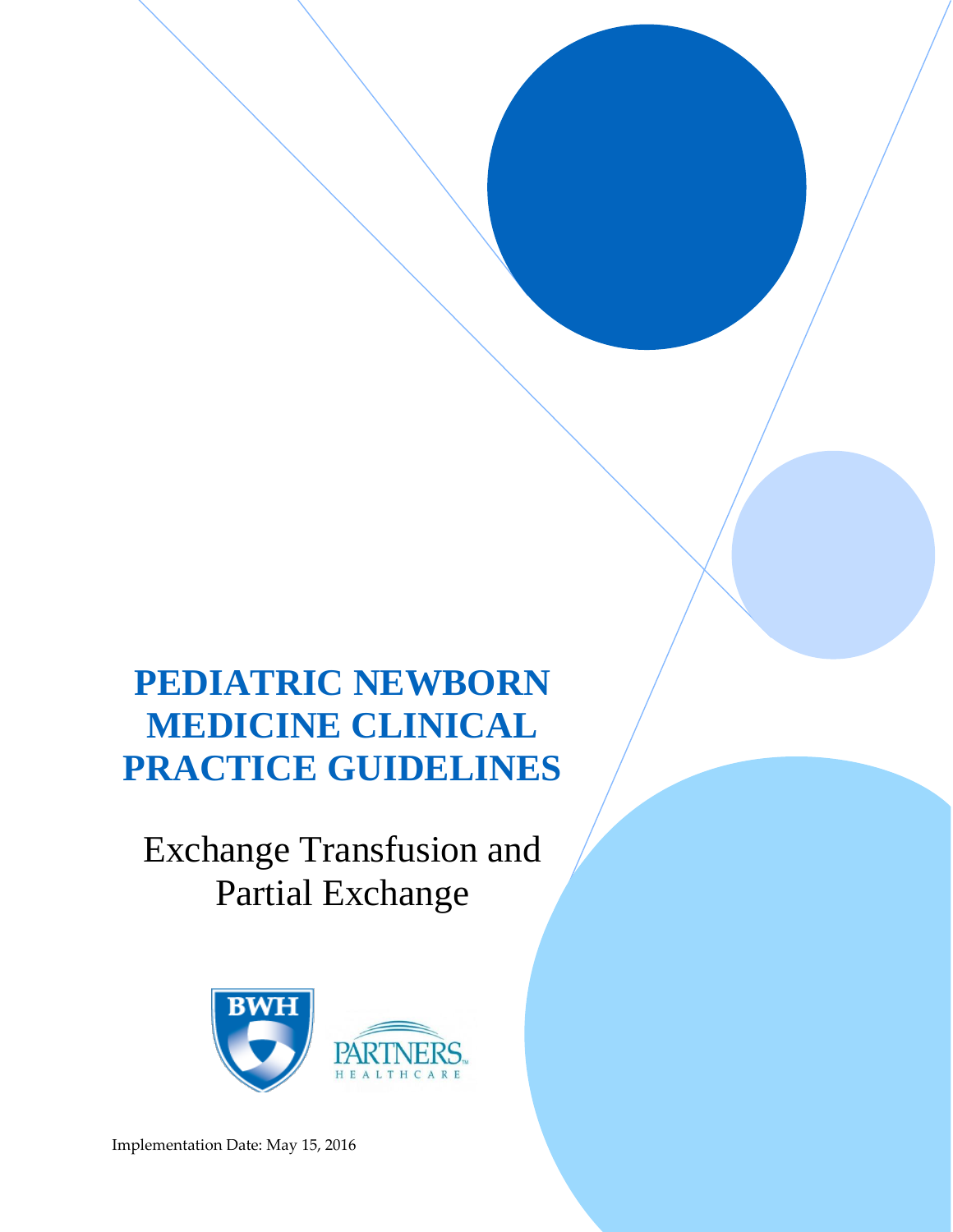

| <b>Clinical Guideline Name</b> | <b>Exchange Transfusion</b>                                                                                                                                                                |
|--------------------------------|--------------------------------------------------------------------------------------------------------------------------------------------------------------------------------------------|
| <b>Effective Date</b>          | May 15, 2016                                                                                                                                                                               |
| <b>Revised Date</b>            |                                                                                                                                                                                            |
| <b>Contact Person</b>          | Medical Director, NICU                                                                                                                                                                     |
| <b>Approved By</b>             | Newborn Clinical Practice Council 3/10/16<br>CWN Policy Procedure and Guideline Committee 4/13/16<br>BWH Standards Policy and Procedure Committee 4/20/16<br>Nurse Executive Board 4/25/16 |

**This is a clinical practice guideline. While the guideline is useful in approaching the care of the neonate who requires an exchange transfusion, clinical judgment and / or new evidence may favor an alternative plan of care, the rationale for which should be documented in the medical record.**

# **I. Purpose**

The purpose of this clinical practice guideline is to (1) describe the indications for exchange transfusion and (2) outline the exchange transfusion procedure.

**II.** All CPGs will rely on the [NICU Nursing Standards of Care.](http://www.bwhpikenotes.org/policies/Nursing/CWN_Clinical_Practice_Manual/NICU/NICU_Standards.pdf) All relevant nursing PPGs are listed below.

- Epic tip sheet: [Neonatal Double Exchange Transfusion](https://peccutover.partners.org/tipsheets/STK_NeonatalDoubleExchangeTransfusion_PHE_TS.pdf)
- Epic tip sheet: [Neonatal Partial Exchange Transfusion](https://peccutover.partners.org/tipsheets/STK_NeonatalPartialExhangeTransfusions_PHE_TS.pdf)
- NICU B.4 [Administration of Blood and Blood Products](https://hospitalpolicies.ellucid.com/documents/view/3194)
- NICU C.5 Assisting with Umbilical Vessel Catheterization and/or Peripheral Arterial [Line Placement and Removal](https://hospitalpolicies.ellucid.com/documents/view/3198/3282/)

# **III. Background/Summary Information**

- Exchange transfusion is primarily performed in the setting of severe hyperbilirubinemia due to isoimmune hemolytic disease in order to remove antibodies and excess bilirubin, but other indications exist and are discussed below.
- Overall, the need for exchange transfusion has declined due to improvements in bilirubin surveillance, use of phototherapy, and antenatal immunoprophylaxis with RhoGAM (Rho(D) immunoglobulin).
- Complications of exchange transfusion include:
	- i) Blood-borne infection
	- ii) Thrombocytopenia and coagulopathy
	- iii) Graft vs. host disease
	- iv) NEC
	- v) Portal vein thrombosis
	- vi) Electrolyte abnormalities (i.e. hypocalcemia and hyperkalemia)
	- vii)Cardiac arrhythmias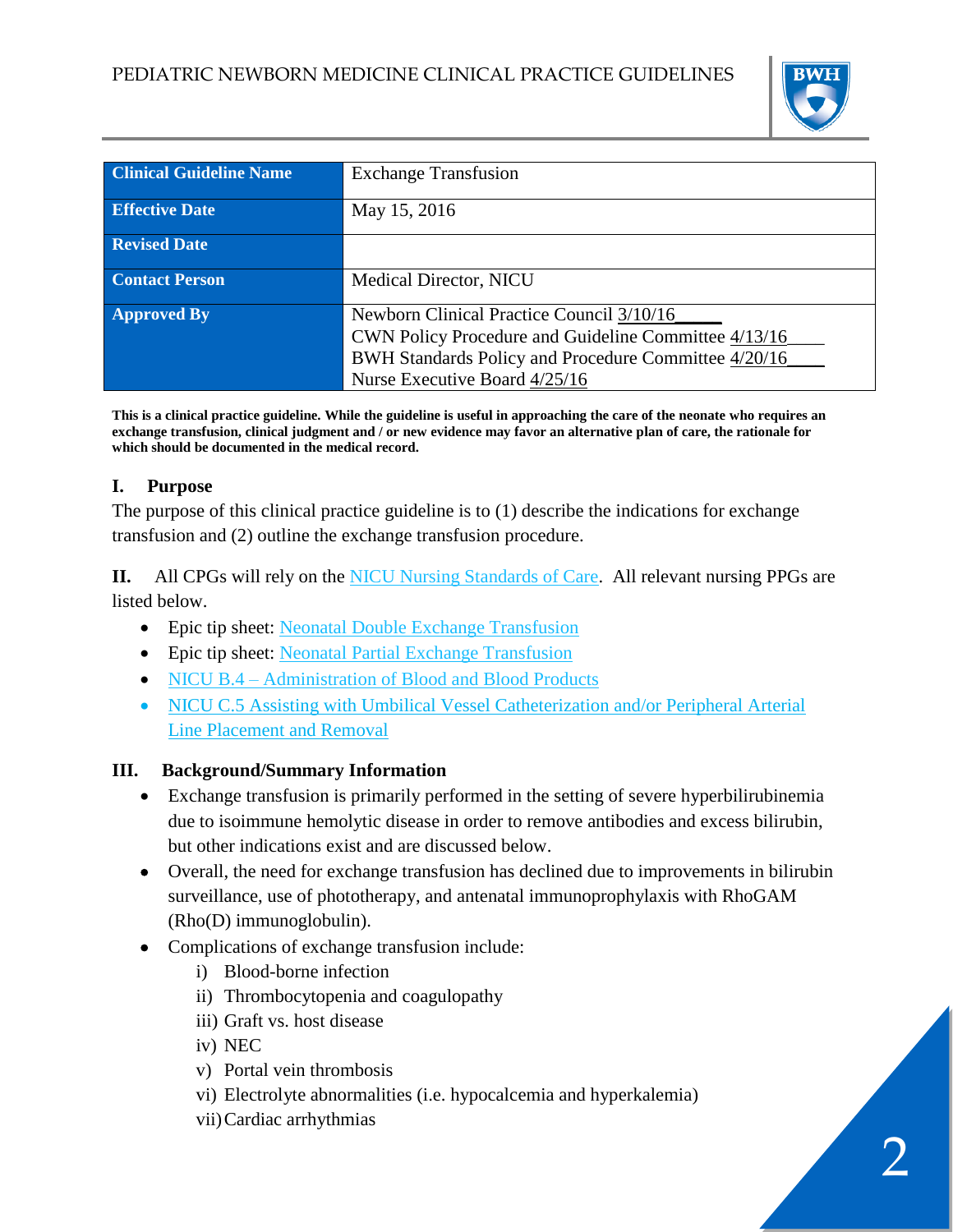

• Please refer to "Evaluation and Management of Hyperbilirubinemia in the Newborn Nursery and NICU" CPG for details regarding evaluation and management of hyperbilirubinemia.

#### **IV. Patient population**

Exchange transfusion should only be performed in the neonatal intensive care unit (NICU) because of associated risks and the need for continuous monitoring. Infants in the newborn nursery with bilirubin levels at or approaching the threshold for exchange transfusion should be transferred to the NICU for further evaluation and treatment.

#### **V. Definitions**

- An exchange transfusion involves removing aliquots of blood from an infant and replacing with donor blood while maintaining adequate circulating blood volume.
- Depending on the clinical scenario, exchange transfusion may refer to double volume exchange, single volume exchange, partial/reduction exchange with saline, or partial exchange with packed red blood cells (pRBCs).
- Single volume exchange (1x circulating blood volume) removes  $\sim 65\%$  of infant's circulating red blood cells.
- Double volume exchange (2x circulating blood volume) removes ~88% of infant's circulating red blood cells and can be expected to reduce bilirubin levels by ~50%.
- Typical circulating blood volume for term infants is 80-90 ml/kg. Typical circulating blood volume for preterm infants is 90-100 ml/kg.

# **VI. Indications**

# **Exchange Transfusion to Lower Bilirubin**

- 1. **Isoimmune hemolytic disease** (Rh isoimmunization, blood group incompatibility):
	- a. The most common reason for exchange transfusion
	- b. A double volume exchange (160-200 ml/kg) is performed
	- c. Removes circulating bilirubin to prevent bilirubin encephalopathy (i.e. kernicterus)
	- d. Replaces antibody-coated red blood cells with antigen-negative red blood cells
	- e. As bilirubin is removed from plasma, extravascular bilirubin rapidly equilibrates and binds to albumin in exchanged blood
		- i. bilirubin levels return to 60% of pre-exchange levels within 30 minutes after procedure
- 2. **Severe unconjugated hyperbilirubinemia** with risk of bilirubin encephalopathy:
	- a. When intensive phototherapy is unsuccessful or insufficient
	- b. A double volume exchange (160-200 ml/kg) is performed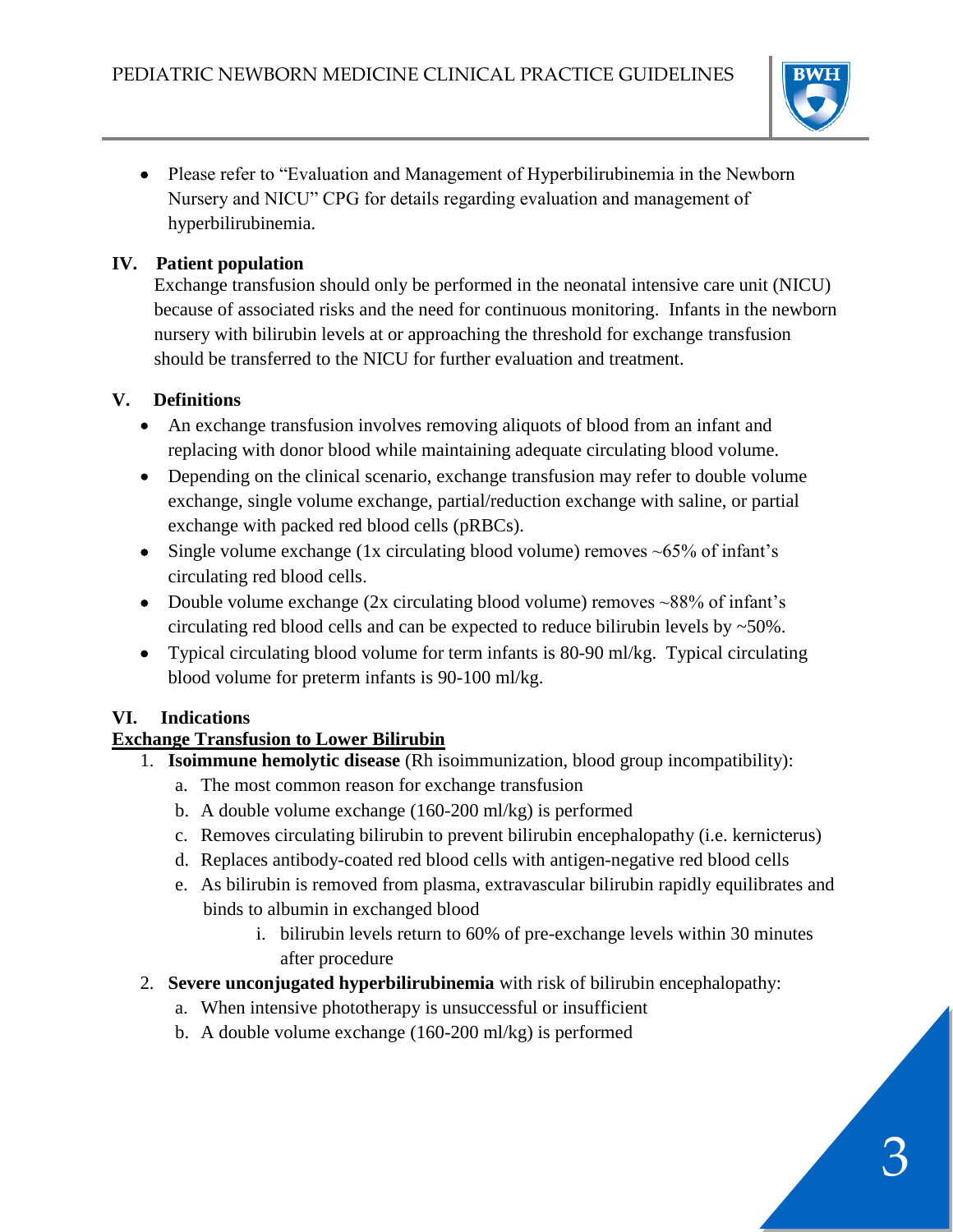

#### **Exchange Transfusion to treat Severe Anemia**

- 3. **Severe acute anemia** with normal or increased circulating blood volume:
	- a. Perform partial exchange transfusion with pRBCs to limit fluid intake
	- b. Must obtain hematocrit of "blood bank" pRBCs for accurate calculations
	- c. To calculate volume of  $pRBCs$  (ml) for partial exchange  $=$

(Wt (kg)  $x$  90 ml)  $x$  (desired Hct – infant's Hct)

# Hct pRBCs – infant's Hct

- 4. **Severe chronic anemia** (eg. hydops fetalis), chronic fetal-maternal transfusion:
	- a. Perform single volume exchange (90 ml/kg)
	- b. Note that fetal transfusion has become standard of care for fetuses with severe anemia

#### **Partial Exchange to treat Polycythemia**

- 5. Typically a partial/reduction exchange transfusion with saline is performed for symptomatic infants with venous hematocrit  $> 65\%$  or asymptomatic infants with hematocrit > 70%
	- a. More common in setting of SGA (IUGR), LGA, infants of diabetic mothers, trisomy 21, twin-twin transfusion, Beckwith-Wiedemann syndrome and otherwise healthy infants who receive an excessive placental transfusion
	- b. Remove whole blood and replace with normal saline (alternatives include 5% albumin or FFP but these contain proteins that increase viscosity) to lower hematocrit to ~55%
	- c. To calculate volume of saline (ml) for partial/reduction exchange  $=$ (Wt (kg) x 90 ml) x (infant's Hct – desired Hct) infant's Hct

#### **Other indications**

6. Less commonly, exchange transfusion may be performed because of severe disturbances of body chemistry or due to antibodies from maternal autoimmune disease

# **VII. Exchange Transfusion for Severe Hyperbilirubinemia**

- 1. Infants  $\geq$  35 weeks gestation
	- a. Consider exchange transfusion:
		- i. after 6 hours of intensive phototherapy unless there is evidence of acute bilirubin encephalopathy (significant lethargy, hypertonia, neck hyperextension, opisthotonos, high-pitched cry)
		- ii. OR if the total serum bilirubin (TSB) is  $\geq$  5 mg/dL above exchange level
	- b. Note that it may take several hours to prepare blood for double volume exchange; therefore, contact blood bank ASAP (2-7290) if exchange transfusion is anticipated. Ensure intensive phototherapy is administered in the meantime.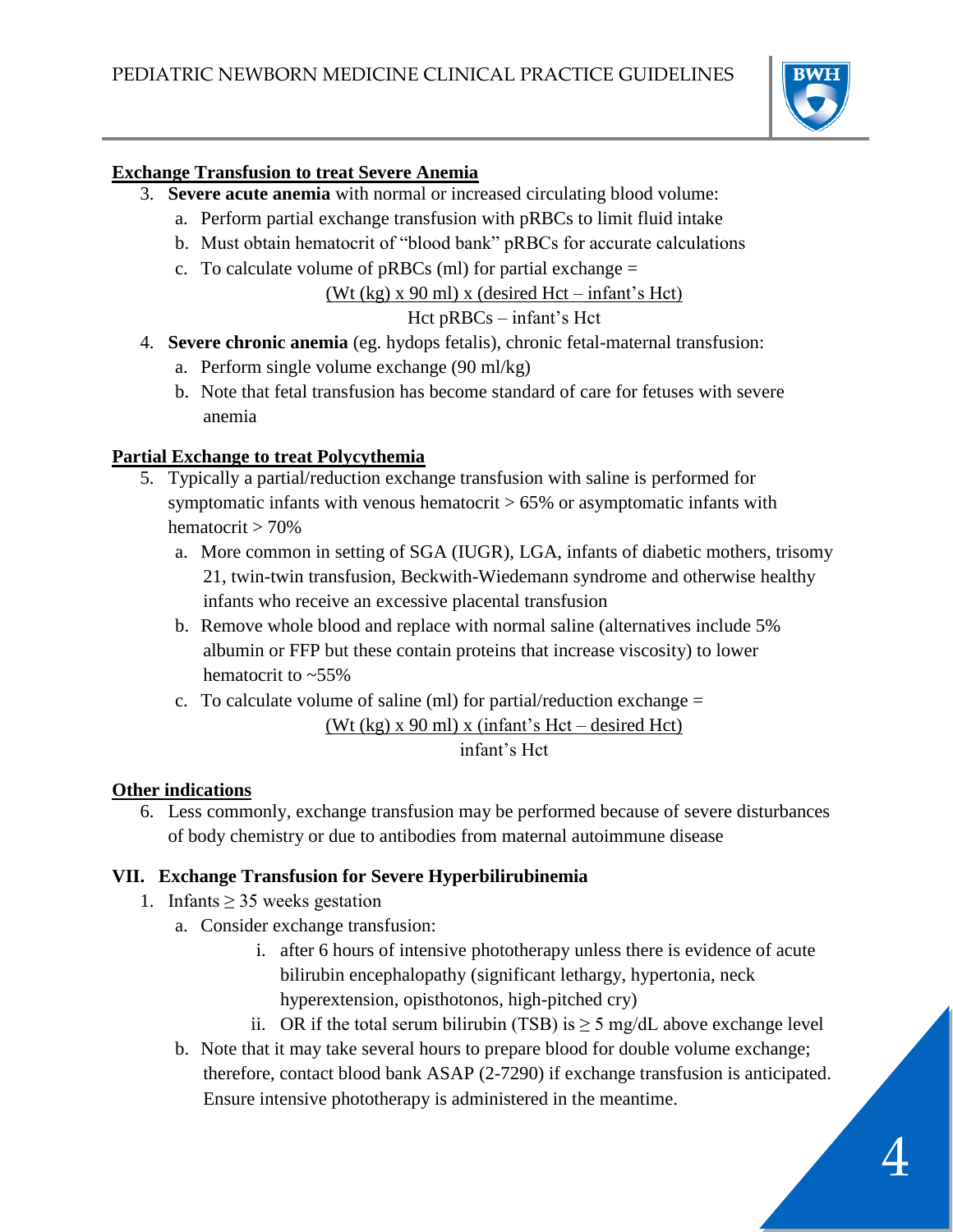



#### **Exchange transfusion nomogram (infants ≥ 35 weeks gestation)**

- c. Risk factors include:
	- i. Hemolysis
	- ii. G6PD deficiency
	- iii. Asphyxia
	- iv. Neurological signs including significant lethargy or irritability
	- v. Temperature instability
	- vi. Confirmed or suspected sepsis
	- vii. Acidosis
- viii. Hypoalbuminemia  $\langle \langle 3 \rangle$  g/dL in near term and term infants)
- 2. Preterm infants < 35 weeks gestation
	- a. Sick preterm infants are more likely than term infants to experience serious complications (including death) from exchange transfusion.

#### **Exchange transfusion guideline (infants < 35 weeks gestation):**

| Gestational age | Total serum bilirubin (mg/dL) levels<br>for exchange transfusion |
|-----------------|------------------------------------------------------------------|
| $<$ 28 0/7      | $11 - 14$                                                        |
| 28 0/7-29 6/7   | $12 - 14$                                                        |
| $300/7 - 316/7$ | $13 - 16$                                                        |
| $320/7 - 336/7$ | $15 - 18$                                                        |
| $340/7 - 346/7$ | $17 - 19$                                                        |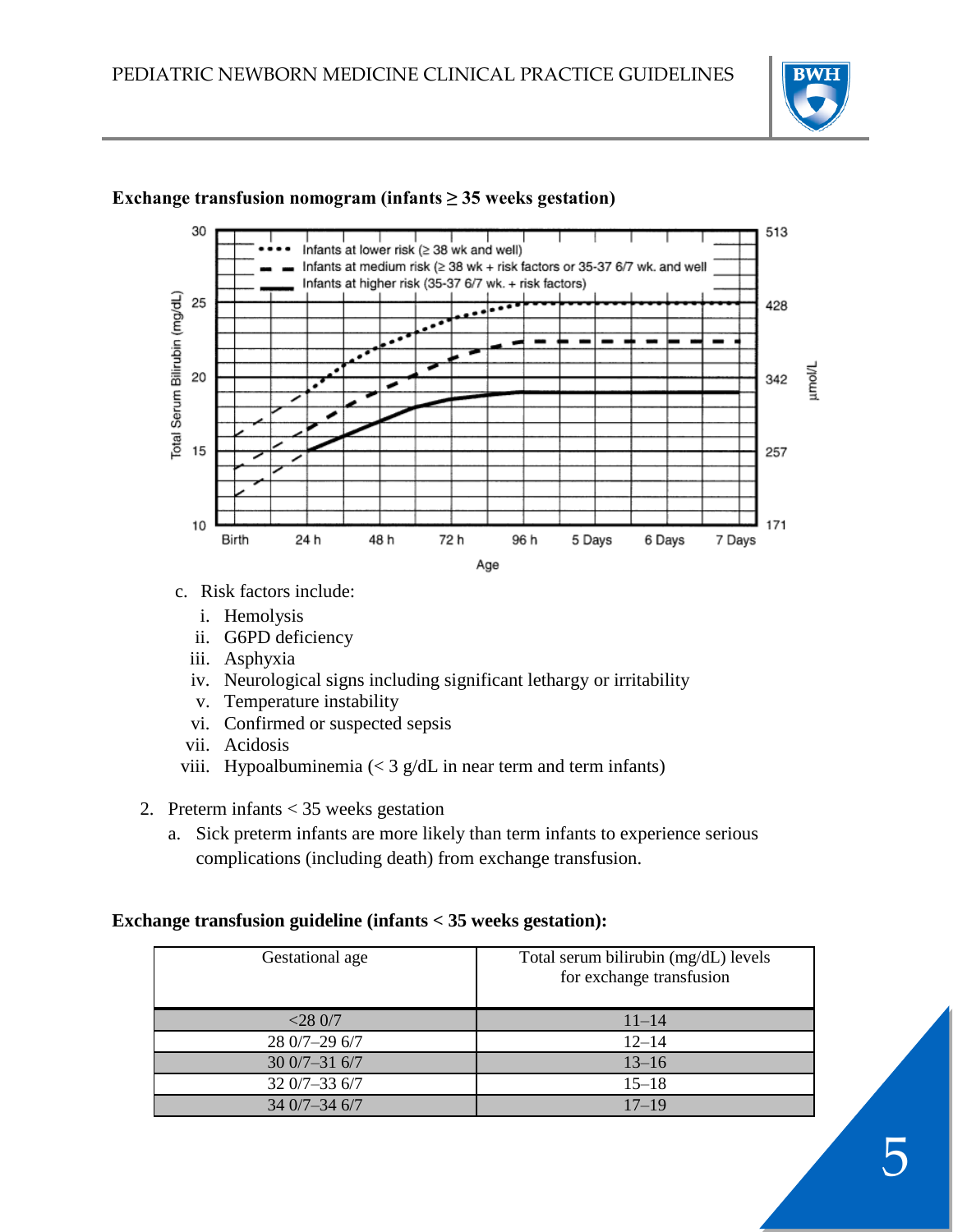

- b. Use lower levels for infants with any of the following risk factors:
	- i. Hemolysis
	- ii. Asphyxia
	- iii. Neurological signs (including significant lethargy or irritability)
	- iv. Temperature instability
	- v. Confirmed or suspected sepsis
	- vi. Acidosis
	- vii. Hypoalbuminemia  $\langle 2.5 \text{ g/d}$ L in premature infants)

#### **VIII. Technique**

Exchange transfusions are performed using either one catheter push-pull method or two catheter continuous method.

- 1. One catheter push-pull technique: performed using single lumen UVC.
	- a. The four-way stopcock from exchange transfusion kit is used to connect (1) tubing from the donor blood, (2) the umbilical venous catheter, (3) the discard bag, and (4) an appropriately-sized syringe (syringe is connected to the port in the stopcock handle which points to the OPEN port).
	- b. Predetermined aliquot is withdrawn from umbilical venous line over  $\sim$ 1.5 minutes, cleared to discard bag, and equal aliquot donor blood (or normal saline) is subsequently administered over ~1.5 minutes.
	- c. Each aliquot should take  $\sim$ 3 minutes to complete.
	- d. Allow 30 second pause between removal and administration of blood, then draw subsequent aliquot from infant.
- 2. Two catheter continuous technique (requires 2 lines and 2 operators):
	- a. Predetermined aliquot is withdrawn from arterial line (umbilical or peripheral) while donor blood (or normal saline) is infused via venous line (umbilical or peripheral) at the same rate.
	- b. This method may be preferable for smaller infants as infant remains mostly euvolemic during the procedure.
	- c. Donor blood is hung with tubing passing through the blood warmer. A three-way stopcock is used to connect (1) umbilical venous line, (2) tubing from the donor blood, and (3) an appropriately-sized syringe.
	- d. Another three-way stopcock connects (1) umbilical arterial line, (2) syringe, and (3) the discard bag.
	- e. The aliquots are simultaneously withdrawn and infused; each aliquot should take ~1.5 minutes to complete.
	- f. The total exchange transfusion procedure should require at least 1 hour. Smaller aliquots and a slower rate place less stress on the infant's cardiovascular system.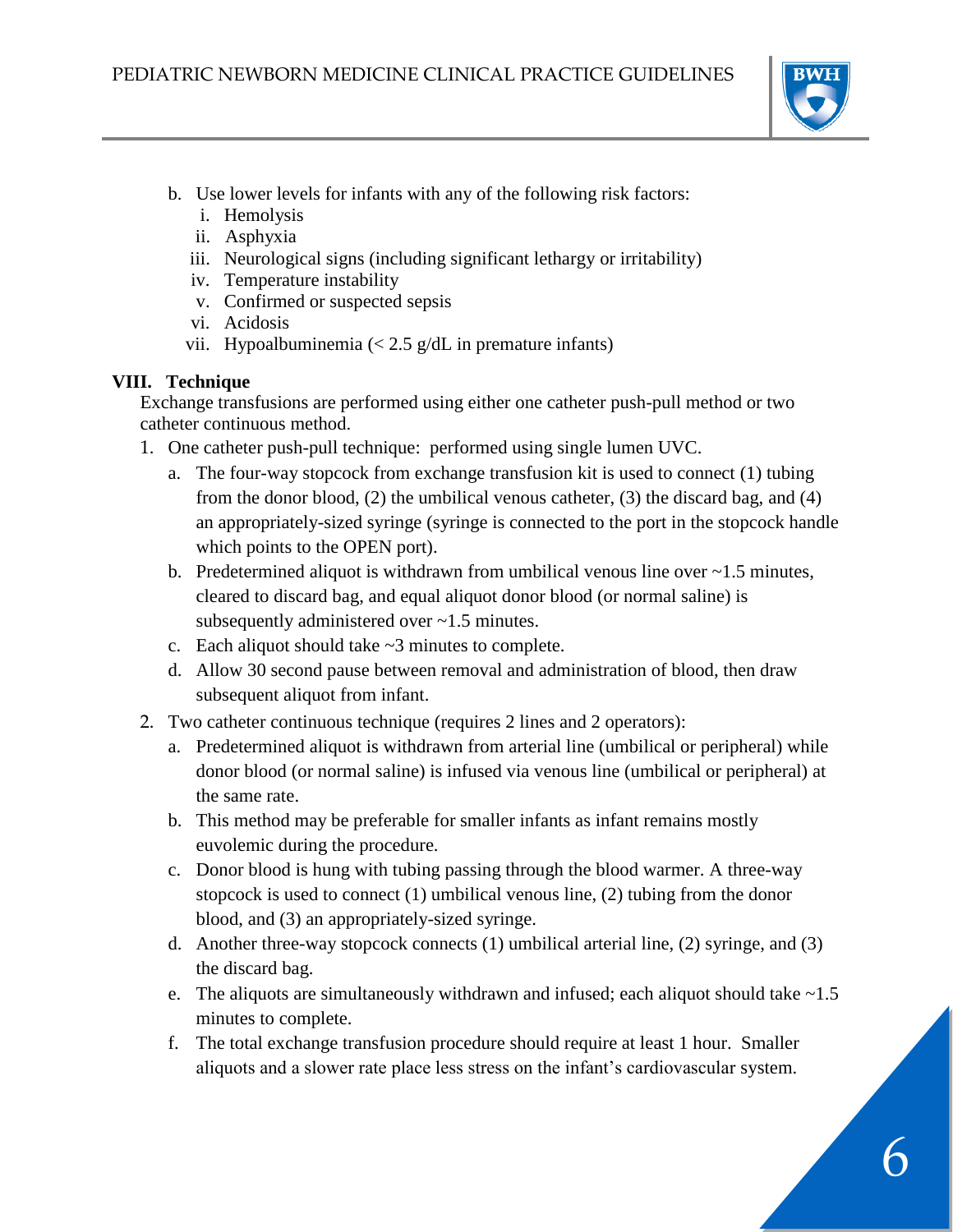

Determining aliquot volume:

- a. Each aliquot should be about 5% of the circulating blood volume, or 4 ml/kg.
	- i) Minimum aliquot volume is 5 ml for actual exchange to take place
	- ii) Maximum aliquot volume should not exceed 10% of infant's estimated blood volume

| Weight           | Aliquot volume  |
|------------------|-----------------|
| $< 1500$ grams   | $5 \text{ ml}$  |
| 1500-2500 grams* | $10 \text{ ml}$ |
| 2500-3500 grams* | $15 \text{ ml}$ |
| $>$ 3500 grams*  | $20 \text{ ml}$ |

**\*** In term infants,

10-20 ml aliquots may be used. For infants >2000g, begin with 10 ml and increase to 20 ml if well tolerated (i.e. stable vital signs)

# **IX. Key Points**

- Notify the blood bank (2-7290) ASAP that an exchange transfusion is being considered, and again when the decision is made to proceed.
- Moisten umbilical stump with gauze soaked in sterile water if umbilical access is anticipated.
- Licensed Independent Provider (LIP) will secure appropriate access for the procedure. Options, in order of preference, include:
	- o UAC for withdrawal, UVC for replacement
	- o Double lumen UVC withdraw via primary port, replace via secondary port
	- o Single lumen UVC use one catheter push/pull technique
	- o UVC/UAC for withdrawal, PIV for replacement
- Assure PIV is in place for administration of fluids and medications.
- DO NOT call for delivery of blood until lines are placed and confirmed via x-ray, as blood may expire in the interim.
- $\bullet$  Blood should be as fresh as possible (< 72 hours old).
- For double volume exchange only, blood should be warmed to 37 degrees to prevent hypothermia in infant.
- During exchange procedure, gently agitate the blood bag every 10-15 minutes to prevent red cell sedimentation.
- If calcium gluconate is ordered for hypocalcemia, DO NOT administer via UAC or if heart rate is  $< 100$  bpm.
	- o Administer slowly over 10-15 minutes while closely observing HR and rhythm.
	- o Flush line with normal saline before and after administration of calcium gluconate.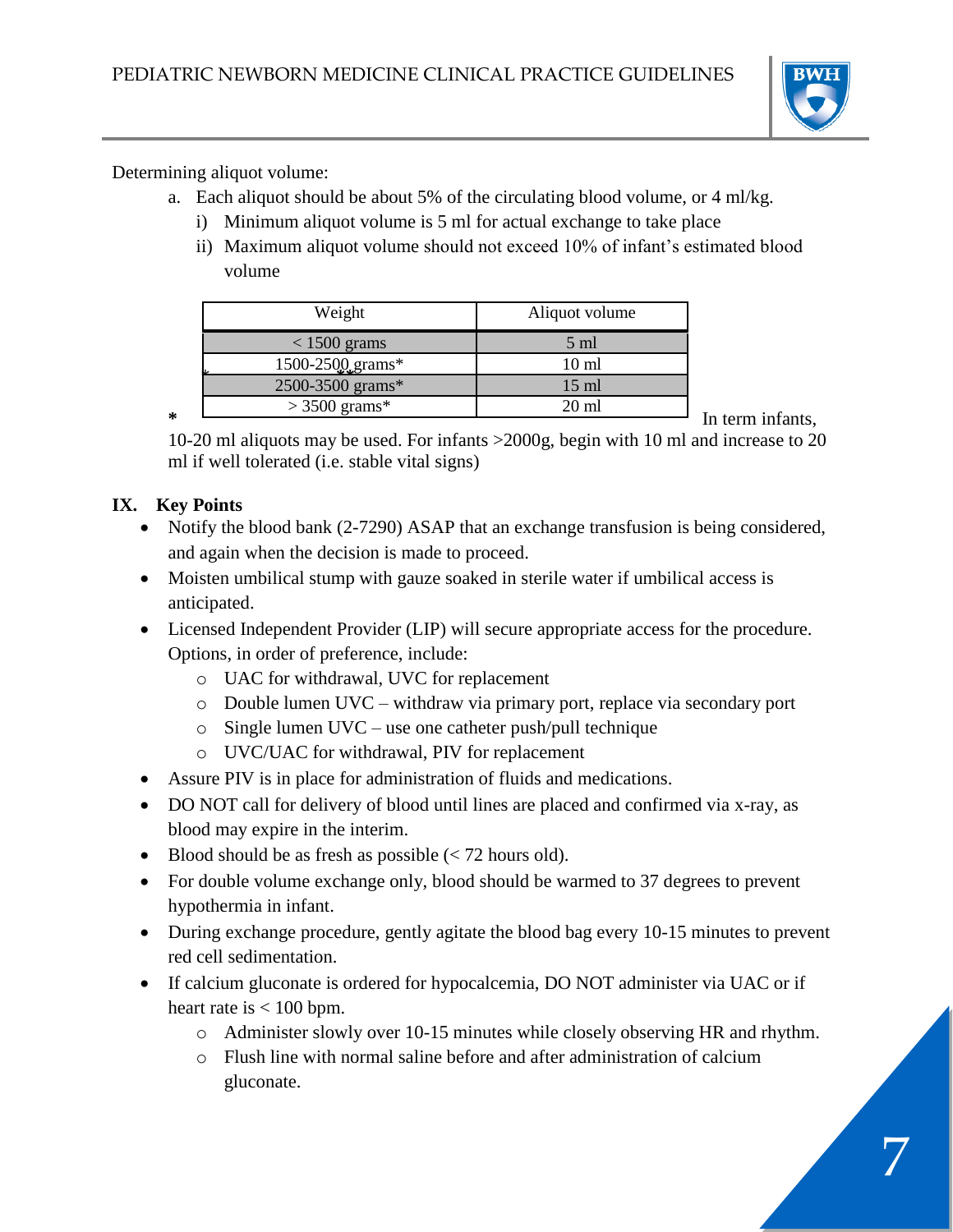

- An attending/fellow/NP must be present at the bedside at all times during exchange transfusion procedure.
- RN must remain at infant's bedside throughout exchange transfusion procedure.
- Monitor and record vital signs (heart rate, respiratory rate, blood pressure, and oxygen saturation) q 10 minutes, aliquots in/out, and total volume replaced using Neonatal Exchange Transfusion Flowsheet in EPIC.

# **X. Equipment**

- 1. Radiant warmer
- 2. Flow inflating bag with manometer
- 3. 10% calcium gluconate and D10W readily available
- 4. Hotline® blood warmer and tubing
- 5. Cardiorespiratory, oxygen saturation, and blood pressure monitors
- 6. Umbilical catheter insertion tray
- 7. Exchange transfusion tray
- 8. Appropriate blood product or heparinized normal saline
- 9. Povidone/Chlorhexadine
- 10. Sterile water
- 11. Softnets and safety pins
- 12. Tape
- 13. Needleless IV port adaptor(s)
- 14. T-connector
- 15. Syringes, and tubes for collection of pre- and post-exchange lab tests
- 16. Bedside glucose meter
- 17. Sterile gloves

# **XI. Procedure**

**NOTE: Partial volume exchange transfusions are performed with normal saline and do not require a blood warmer. Information and procedures below related to preparation of infant, aliquot volumes, care of infant during and post procedure are the same for both partial exchanges and double volume exchange transfusions.**

# **Pre Double Volume Exchange Transfusion**

- 1. The attending/fellow/NP will determine type and amount of blood product (or IV solution) needed (see "Indications" section above).
	- a. When placing order, specify that blood is for an exchange transfusion.
	- b. RN will double check the calculated volume of blood to be exchanged.
	- c. Add an additional 40 ml to calculated volume to account for priming the blood filter and tubing.
- 2. Notify the blood bank (2-7290) about exchange transfusion. Request that blood be as fresh as possible. Ask blood bank to calculate hematocrit of blood.
- 3. Obtain informed consent from parents. If parents cannot be reached and timing is critical, proceed with exchange transfusion and document attempts to contact parents in medical record.
- 4. RN will prepare blood warmer machine.
	- The blood must be pre-warmed to prevent hypothermia due to rapid infusion of large blood volume over short periods of time: usually 45-60 minutes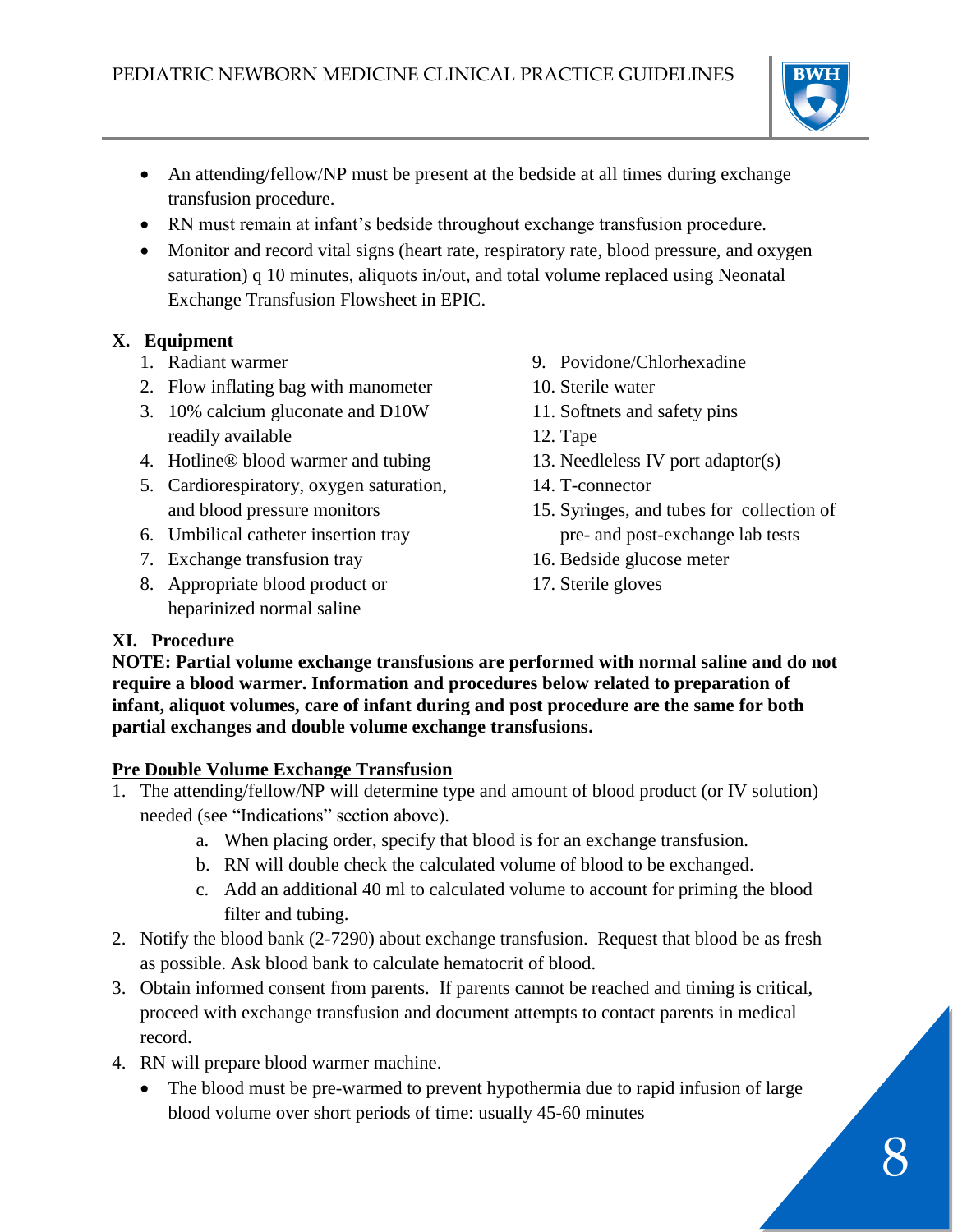

- a. HOTLINE ® warmer:
	- Check that the water level is above the minimum level mark on the tank. Add sterile water to the tank through the fill port if required.
	- Plug into power outlet.
- b. Set-up the HOTLINE ® warming set:
	- Plug the Twin-Tube Connector into the socket on the right side of the HOTLINE  $\circledR$ warmer.
		- o Tubing must be connected to HOTLINE ® warmer before unit is turned on



- c. Activate the Power Switch on the left side of the warmer.
	- o The green system operational light on the display panel will illuminate and the circulating water bath temperature display will begin to increase.



- d. Inspect the infant end of the tubing for leaks to confirm the integrity of the IV pathway.
	- o The circulating water path will automatically prime when the HOTLINE ® warmer is turned on.
- 5. Perform time-out with all team members prior to start of procedure.
- 6. Have resuscitation equipment, 10% calcium gluconate, and D10W at bedside.
	- a. Place infant on radiant warmer with total accessibility and continuous cardiorespiratory monitoring (cardiac monitor, blood pressure machine, oxygen saturation). Apply temperature probe to assure thermoregulation.
	- e. Infant should be continuously monitored for any precipitous complications including, but not limited to: cardiac arrhythmias, hypovolemia, fluid overload, arrest, etc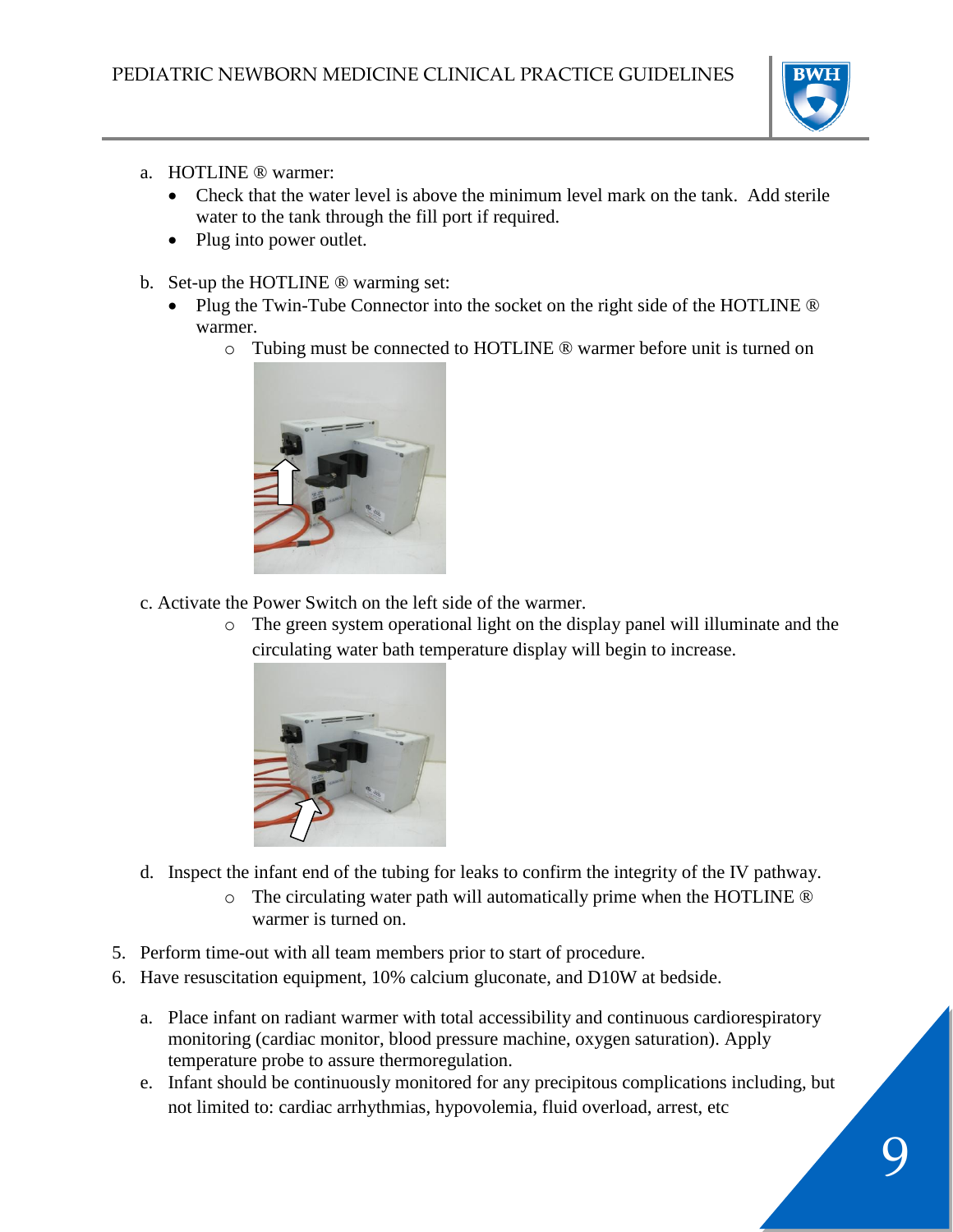

10

- 7. Secure infant's arms and legs.
- 8. If possible, infant should be NPO and the stomach contents aspirated prior to the procedure.
- 9. Ensure PIV is in place for administration of fluids and medications.
- 10. LIP will insert umbilical lines (if not already in place).
- 11. Open exchange transfusion kit using sterile technique and remove the blood filter, discard bag, stopcock, and one 20 ml syringe. Prepare the set-up while the umbilical lines are being placed.
	- a. Remove and insert filter (from exchange tray) into the bag of blood from Blood Bank.
	- b. Connect the IV administration set to the blood bag by:
		- Connecting the IV administration set to the HOTLINE Warming Set®.
		- Fully priming the IV administration set and the HOTLINE Warming Set®.
			- o It may be necessary to secure the blood warmer tubing to the infant's bed as the tubing is thick and heavy
	- c. Monitor Hotline ® Warming Set temperature:
		- If the temperature does not reach between  $37-42^{\circ}$ C, do not proceed.
		- Turn off machine and call Biomed.
			- $\circ$  The circulating water bath temperature display will reach 37 $\Box$ C in approximately 4 minutes.



- d. Monitor patency of Hotline ® warming tubing.
	- Do not kink the blood warmer set tubing.
- 12. Attach 4 way stopcock from the exchange transfusion kit to:
	- a. Blood tubing.
	- b. Waste blood bag tubing.
	- c. Umbilical venous line to infant, turn stopcock off to infant.
		- o The pointer on the stopcock in the exchange transfusion kits points to what is OPEN and available to withdraw or infuse (e.g., if stopcock pointer is pointing towards Blood tubing the blood may be drawn from blood bag).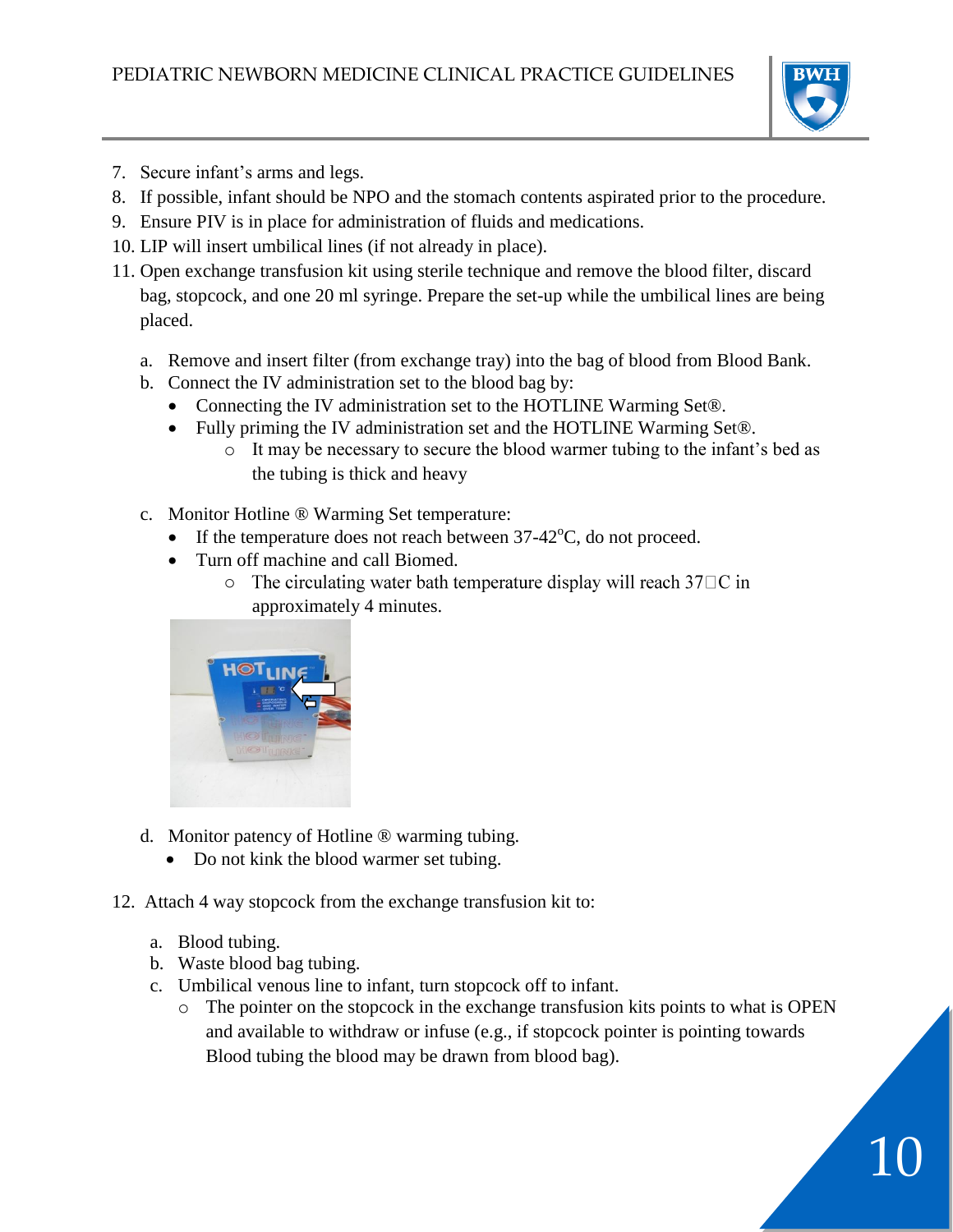

11

- 13. Once the lines are placed and confirmed by x-ray, RN will acknowledge blood product order and release blood product in EHR. Inform UC to fax order to blood bank. Blood will be sent via pneumatic tube.
- 14. Verify blood product per protocol.
- 15. Draw pre-transfusion blood work (total/direct bilirubin, CBC, glucose, total/ionized calcium, state screen). Consider need for blood culture, electrolytes, and/or chromosome studies.

# **During Exchange Transfusion**

- 16. LIP will perform exchange transfusion in predetermined aliquots using push-pull or continuous technique (see "Technique" section above)
- 17. Record all documentation on the Neonatal Exchange Transfusion Record in electronic health record.
	- Blood warmer temperature must always be 37-42°F.
- 18. Monitor and record TPR & BP q10 minutes.
	- Complications and reactions can be precipitous.
- 19. Closely observe and record the amount of blood removed from and administered to infant. Document:
	- Amounts of each aliquot
	- Times
	- Temperature of blood warmer
		- o Blood removed and administered should be in minimum aliquots of 5mL to pass through catheter for actual exchange to take place.
		- o Maximum blood in and out should never exceed 10% of estimated blood volume of infant.
		- o For term infants 10–20 mL aliquots can be used.
		- o For infants weighing more than 2kg: begin with 10 mL then increase to 20 mL if tolerated well.
- 20. Closely observe for air in tubing going to infant.
	- To prevent air emboli.
- 21. Halfway through exchange, check glucose, cbc and ionized calcium.
	- a. Correct hypocalcemia if needed. Signs of hypocalcemia include change in QT interval, jitteriness, tetany.
	- b. Administer calcium gluconate 100-200 mg/kg/dose (dilute to maximum concentration of 20 mg/ml) IV over 10-30 minutes for EKG changes or symptomatic hypocalcemia (jitteriness or tetany). Do not give calcium gluconate if HR is <100 bpm. Flush tubing with 0.9% NaCl before and after calcium infusion. Observe heart rate and rhythm for side effects (profound bradycardia) during infusion.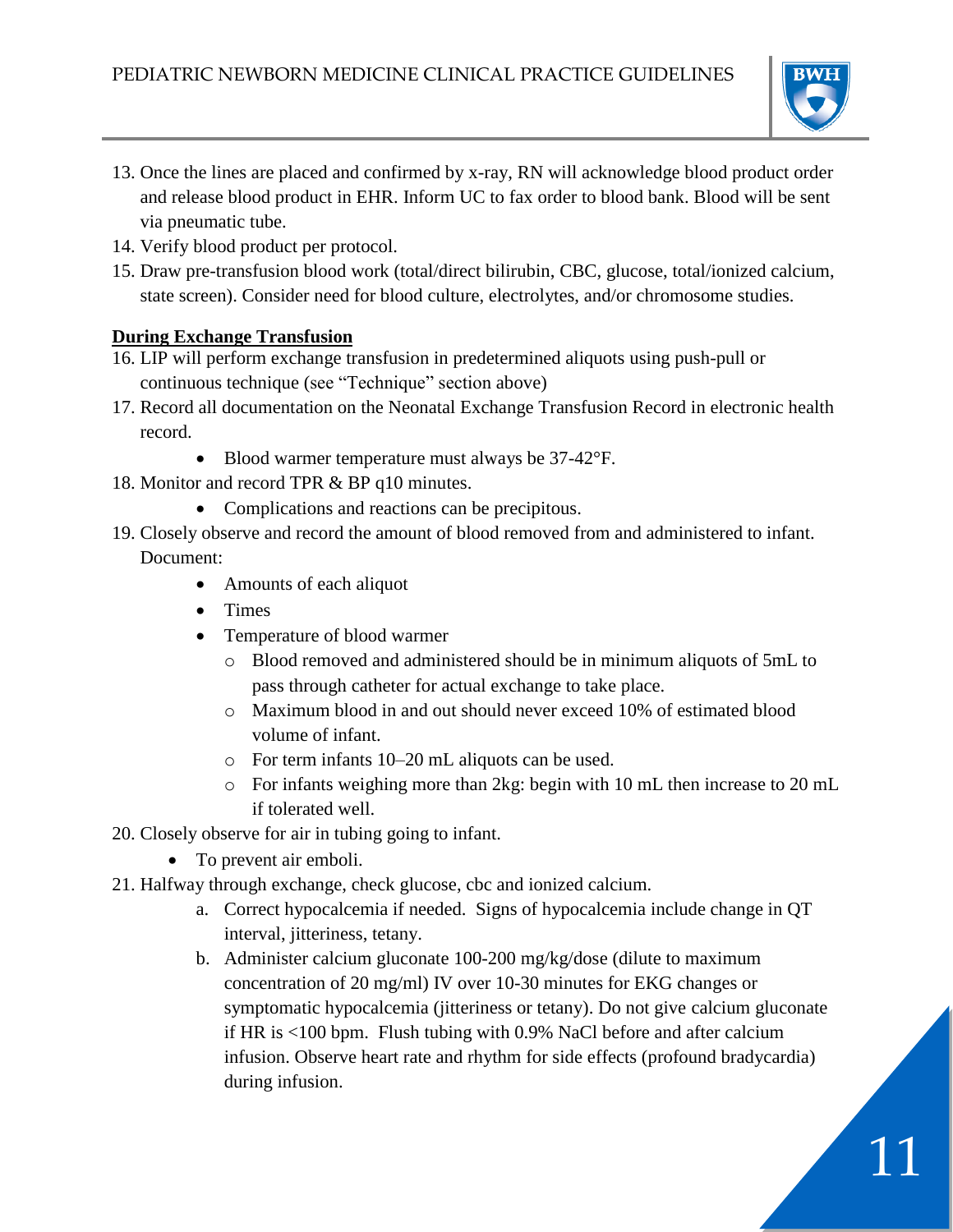

12

- 22. Mix blood in bag by GENTLY squeezing blood bag and rotating in hand(s) after every 100 ml of exchange.
	- RBC's and serum tend to separate. Vigorous mixing can result in cell damage.

#### **Post Exchange Transfusion**

- 23. Following completion of exchange transfusion, flush line with 1-3 ml normal saline and reconnect to existing IV fluid or discontinue as necessary.
- 24. Draw post-transfusion blood work (total/direct bilirubin, CBC, glucose, total/ionized calcium, electrolytes, culture, type and cross).
- 25. Unsecure infant.
- 26. Discard blood per hazardous waste policy.
- 27. Document procedure in Neonatal Exchange Transfusion Flowsheet in EHR.
- 28. Place blood warmer in dirty utility room for cleaning.
	- Unit Assistant will empty water from tank and clean blood warmer per manufacturer's instructions.
- 29. Observe for complications during and after the procedure.
	- a. Hypoglycemia is most likely to occur post-transfusion. Monitor blood glucose levels for the first several hours after exchange.
	- b. Serum bilirubin concentration rebounds to ~halfway between the pre- and post- exchange levels by two hours following exchange transfusion. Monitor serum bilirubin levels two to four hours after exchange and subsequently every three to four hours.
- 30. Feedings may be resumed two to four hours following completion of exchange transfusion procedure.